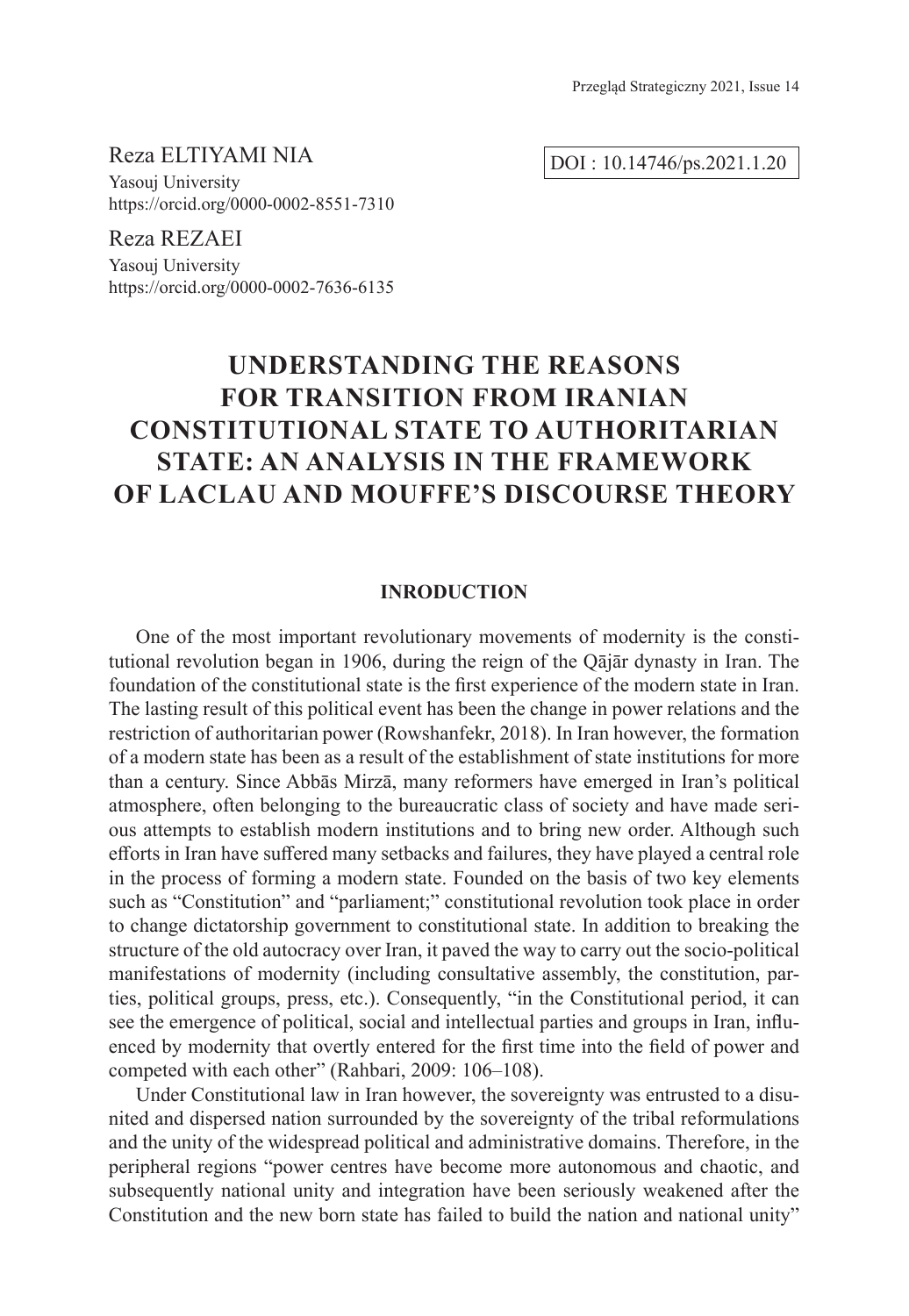(Rowshanfekr, 2018: 440). The Constitutional political discourse was born in response to the political and social upheavals of Iranian society. At first sight it seemed that the constitutional discourse succeeded in constituting and marking the dispersed and separate elements and forces of court's discourse and colonialism, and acquired social importance from the standpoint of social approach. In this research, the authors seek to answer the following question: Why the Constitutional movement was unable to consolidate its discourse signs after hegemony and could never impose its semantic order that finally paved the way to its decadence. The authors put forward this hypothesis that the constitutional discourse and movement seem to have evolved under the influence of political and social contexts such as the conflict of micro-discourse in society, the intervention of foreign forces, and the autonomy of centrifugal forces like the rebellion of tribal forces. The main problematic here is to show and investigate constitutional revolution incapability to form a cohesive discourse through national solidarity and unity that led to collapse in the absence of economic efficiency, the weakness of central state and stable security resulting in the cycle of despotism and chaos after the constitutional state. Research methodology is descriptive-analytical conducted by library-based data.

#### **LITERATURE REVIEW**

Since its emergence in 1906, Constitutional discourse has been one of the most powerful discourses in Iranian society. Various sectors of society, such as bureaucrats, workers, students, petty traders and some villagers were organized around this discourse. Constitutionalists' official propaganda, organizations and agencies increasingly played a role in Iran's socio-political development. The clerics, the intellectuals, the political, the cultural and economic elites were in constant conflicts with political and government officials after the years of Iran-Russia wars. The constitutional discourse reacted to the Russian-English cultural, political and social movements in Iran, then tried to stabilize otherness with the discourse of the courts and foreign forces (Ahmadi, 2011).

Generally, the constitution was a mirror to reflect the ideals and ideas of intellectuals on national sovereignty, freedom and equality. The ideas of territorial and economic reform, cultural secularism, ancient nationalism and anti-clericalism later implemented in the Pahlavi dynasty had roots in constitutionalists' thought. It is worth mentioning that "the intellectual movement is one of the politico-social pillars in contemporary Iranian history that tried to replace its goals and ideals" (Husseini, 1994: 2–3). Establishing a regime based on secular law was the utopia of Mirzā Malkam Khān<sup>1</sup> to difficulties of Iran (Haeri, 2001).

On the government, politics, economy and religion, and in order to reform and improve the situation of Iranians, he tried to eradicate superstitions and illusions and

<sup>&</sup>lt;sup>1</sup> (1834–1908) prominent Iranian modernist, preoccupied with the transformation of Iran into a modern state. Armenian state figure, diplomat, enlightener, writer and publicist in Iran. Mirza Malkam Khān is well-known as social reformer and enlightener. He is the first Christian who has adopted the title of "MIRZA" in Persia.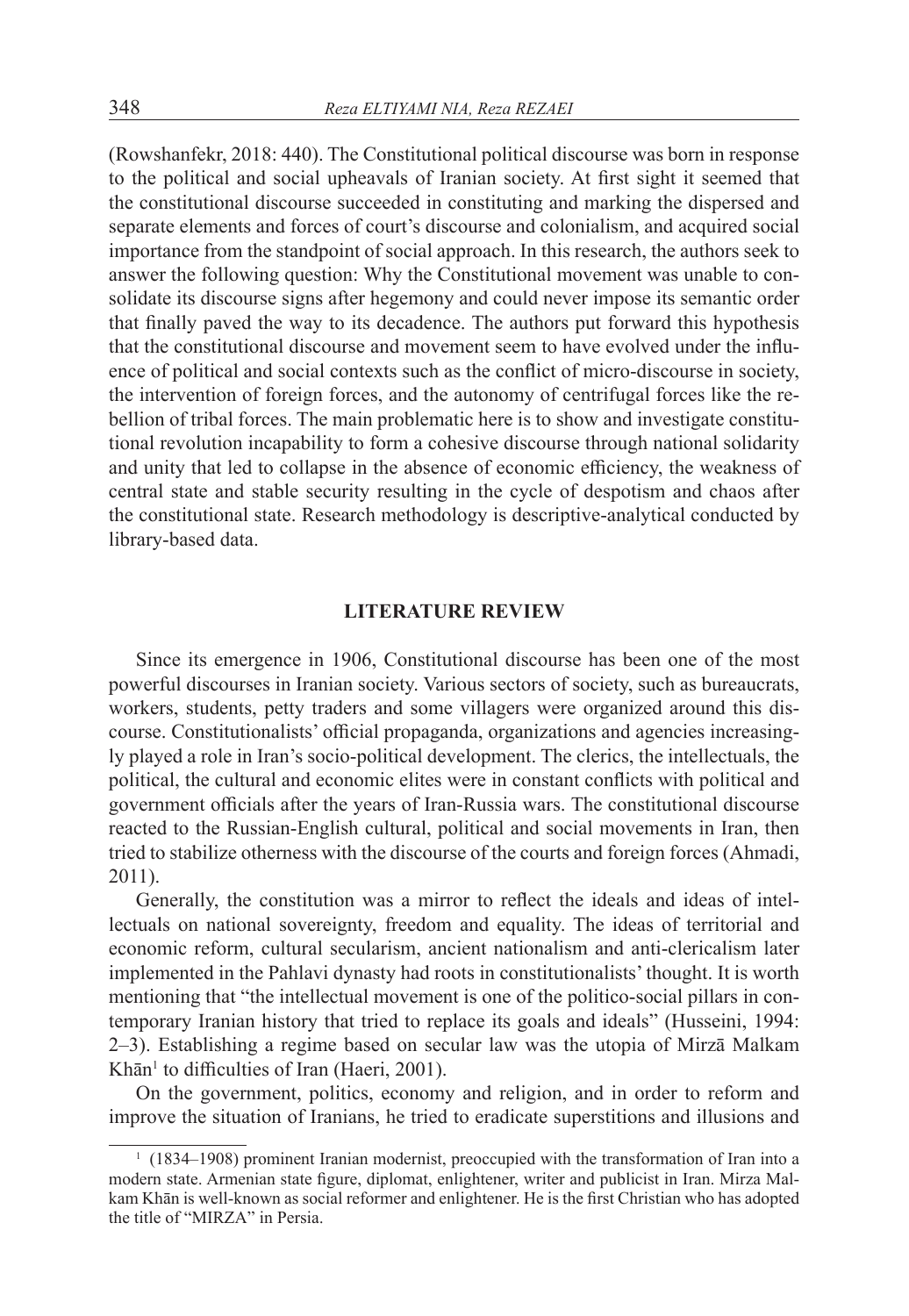tried to reconcile modern human achievements, rationality and science on the one hand and religious teachings and practices and traditional customs on the other hand. In this way, he pursued to tie the idea of religious renaissance to Islamic nations by modeling it from the Western thoughts and to inform people and scholars that civilization, modernity, science and education are essential to life and are not in sharp contrast with Islamic Protestantism as proposed by him (Adamiyat, 2008). Facing West, Reformers who had trouble finding the reasons for Iran's decline and retardation came to the conclusion that the problems of nomadic communities as one of the main causes of Iran's retardation are the historical vestige and a legacy left by the Turks and Mongols (Cronin, 1997).

In general, for the nationalist and reformist, and for the majority of urban society and the intellectual elite, one of the main issues of any favorable and defensible government was its will and capacity to dismantle this historic fortune. Progress, development, order, political stability, national independence and unity have been all the requirements of the abandon of nomadic life style. During the constitutional era, most political parties and groups followed this policy and belief. Sayyed Hassan Taghizādeh,<sup>2</sup> one of the opponents of Rezā Khan, admired his action to repress the nomadic communities and tribes and supported Rezā Khān's candidature in Parliament insisting on his assiduity establish security (Maki, 2001).

After the hegemonization of constitutional discourse in Iran, the forces and factors influencing the process of nation-building, the formation and survival of an independent state or country can be studied according two different models: the first model is based upon exogenous and endogenous factors; and the second relies on the superstructure and the underlying factors. In the first model, factors such as colonization, external threats and the regional and global powers that accompany them are exogenous and shared history, territorial unity, common culture, religion, language, ethnicity, race and nationalism are the endogenous challenges. In the second model, factors such as situation, territorial unity, common culture, history, language, religion, ethnicity and race are the fundamental issues on the one hand and nationalism, political structure of space, external threats, colonialism, political ideology, national symbols, the power of central state, the communicative structure, the competition of powers, etc. on the other hand have the infrastructural function (Hāfez Niā, 2002).

The multiplicity of neighbors, at the same time, provides a good basis for increasing rate of discord among neighboring states. Territorial and border conflicts, conflicts over shared oil resources and water right of border rivers, functional issues of border and ideological clashes among neighboring states often find their meaning in this way. In fact, there is a direct relationship between the number of neighbors and the increase in demand. Such a situation evokes the flow of life and security in overcrowded neighborhoods. The situation becomes worse when the neighbors of a country are also abundant and less developed. In this case, poor neighbors are a constant and uncontrollable source of all kinds of crises and tensions. In this situation, even if the palace or palaces are built, they will not be immune to the sources of tensions. All these factors

<sup>2</sup> (1878–1970), an influential Iranian politician and diplomat of Azeri origin during the Qājār dynasty under the reign of Mohammad Ali Shah, as well as the Pahlavi dynasty under the reign of Rezā Shāh and Mohammad Rezā Shāh.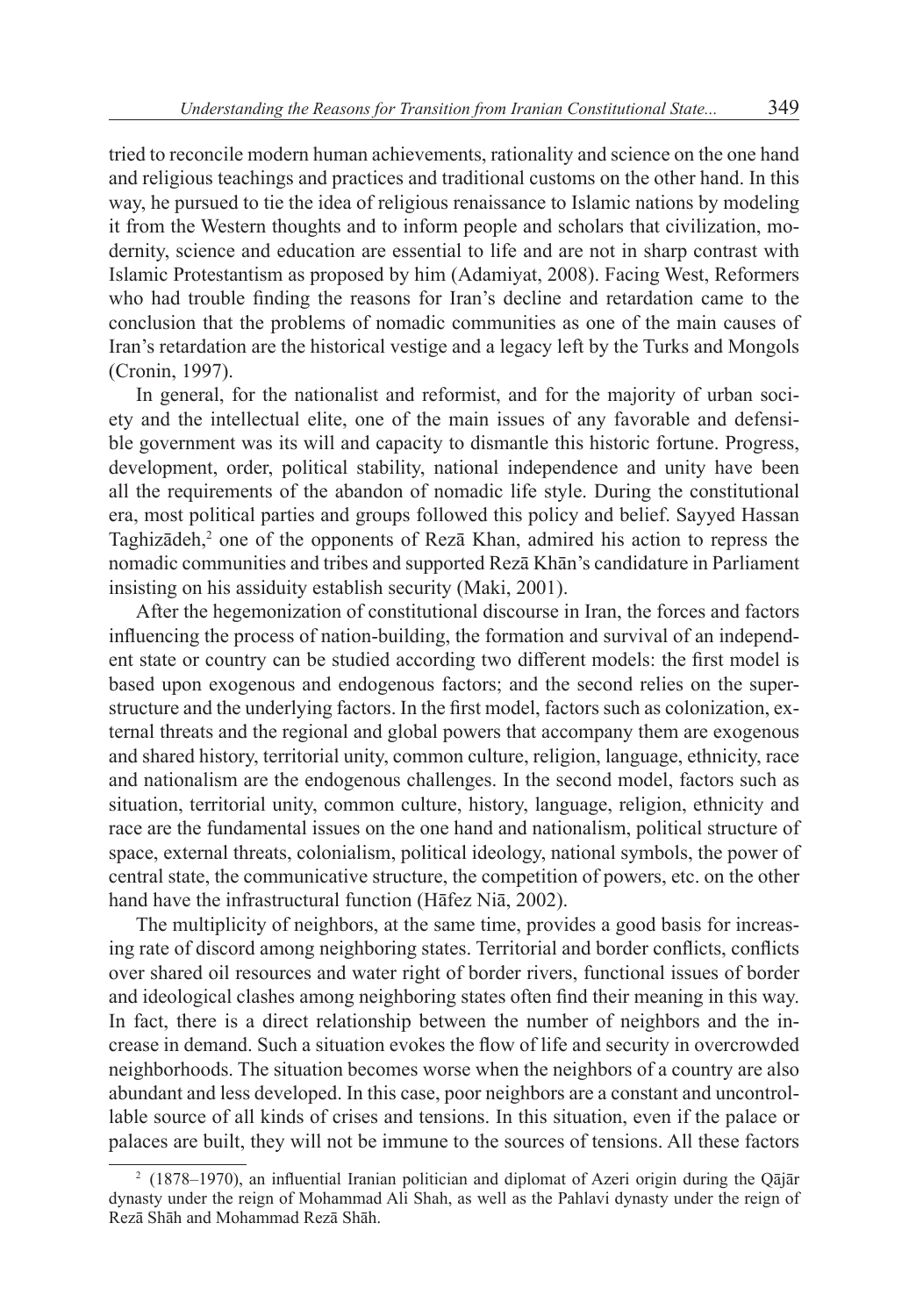have created sources of conflict between the Iranian government and its neighbors. These sources fall into three groups: sources of geo-economic conflicts, sources of geopolitical and geostrategic conflicts and sources of geo-cultural conflicts (Karimi Pour, 2000).

Geopolitical sources of contentions are formed when independence, territorial integrity, national unity and security and the fundamental values of the nation state are linked to the geographic space and politics of other nations. Indeed, geopolitical and geostrategic problems arise where the foreign policy of nations or their military strategy is under the influence of the geographic state especially the relative position. The constant conflict between Iran's neighbors and the state is due to the long-standing rivalry or interference of cultural interests and resources. The ethnic and nationalistic rivalries, the efforts to export cultural values, the expansion of the axiological system and the support from allies in neighboring countries are among these activities (Karimi Pour, 1992).

Therefore, these destabilizing conditions go to considerable expenses and focus much of state's expenses and forces on controlling insecurity, and offer little or no opportunity to expand and advance the nation-building process and democracy. The geographical position of Iran in South-West Asia, which on the one hand was a link between the eastern and western governments and on the other hand the distance between the Tsardom of Russia and the Persian Gulf, played a crucial role in the political, economic and cultural history of Iran. By taking into account the rich history of Iran dating back to 2500 years, it can conclude that the source of all wars, and other political dilemmas of Iran has been its geographic location which due to its strategic situation has been subjected to the attacks of neighbor and trans-regional countries (Mir Heidar, 2011). It should be noted that the emergence of new civilization in Iranian life as well as the development of commercial affairs are also due to the geographic location of the country. In sum most researchers of the field have already focused on the following factors to the transition from constitutional state to authoritarian state in Iran: a) new born states around Iran, b) underdevelopment of neighboring countries, c) density of ideological states, d) the presence of Trans-regional powers (Karimi Pour, 2001; Karimi Pour, 2000; Gellner, 1983).

# **THEORETICAL FRAMEWORK**

Laclau and Mouffe's model of discourse analysis is one of the mainstreams of discourse theories within the context of politics. In this approach, Discourses are composed of significant inter-related signs. In Laclau and Mouffe's model of discourse and by taking the advantage of Saussurean linguistics terms, discourse is considered a set of configured and inter-related signs (Torfing, 1999). From this viewpoint, discourse theory consists of a set of interdependent words and signs which form a significant whole. In line with Saussurean theory of language that establishes a link between the arbitrary and the conventional nature of linguistic sign without any inherent relationship between the two, in this approach both sign and concept are floating notion that various discourses try to assign a kind of meaning to them (Husseini Zādeh, 2007; Andersen, 2003).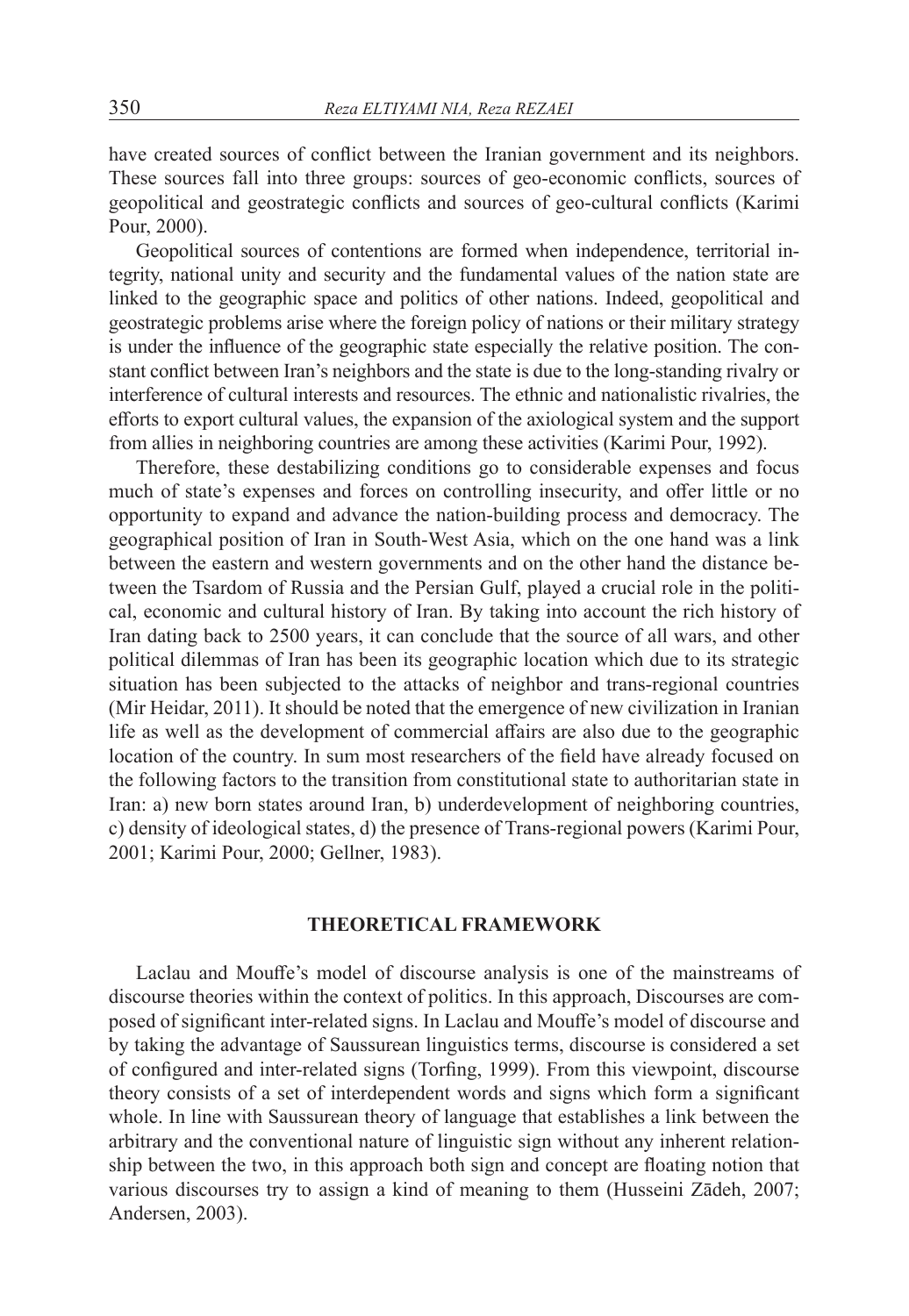Laclau and Mouffe emphasize the role of discourse as an attempt to form a web of meanings within a particular domain. The constitution of a discourse involves the structuring of signifiers into certain meanings to the exclusion of other meanings, and can be seen, therefore as an exercise of power (Howarth, Stavrakakis, 2000). Thus: "Any discourse is constituted as an attempt to dominate the field of discursivity, to arrest the flow of differences, to construct a center" (Laclau, Mouffe, [1985] 2001: 112). In what follows, the authors briefly introduce and discuss the fundamental concepts of discourse analysis as proposed by Laclau and Mouffe.

# **1. Hegemony**

To describe hegemony, Gramsci (1971) sometimes designates it as a kind of moral, cultural and intellectual leadership, which can form a coherent political force. Following Gramsci (Ibid.) and his concept of hegemony, Laclau and Mouffe (1985) postulate that hegemony transforms power into reality and establishes domination instead of the force of thought and persuasion; it also gives priority to the ideological apparatus over the coercive apparatus and seeks to obtain popular consent by legitimating hegemonic system. Hegemony is a kind of political logic that leads to common sense and consensus. The significant factor to describe the discourse is its general and metaphorical characteristics. Other discourses emphasize minor demands, but the dominant discourse deviates from reality and takes on a metaphorical dimension. In a general interpretation of the crisis, dominant discourse presents itself as the only determining and reactive framework for all the varied demands and specific aspects. It tries to organize society in its own way and presents a new order.

### **2. Configuration**

Any action which communicates between the discrete elements is defined as configuration in such a way that the meaning and the identity of these elements are modified as a result of the above action (Tājik, 2008; Mouffe, 2008).

# **3. Moments**

They are signs and elements already configured in discourse that temporarily get their meaning and identity. These meanings and identities are not fully stabilized, it is possible to change them through new configurations (Tājik, 2008).

## **4. Elements**

Elements are signs and symbols that are not meant to be configured and that different discourses are trying to make sense of them (Torfing, 1999).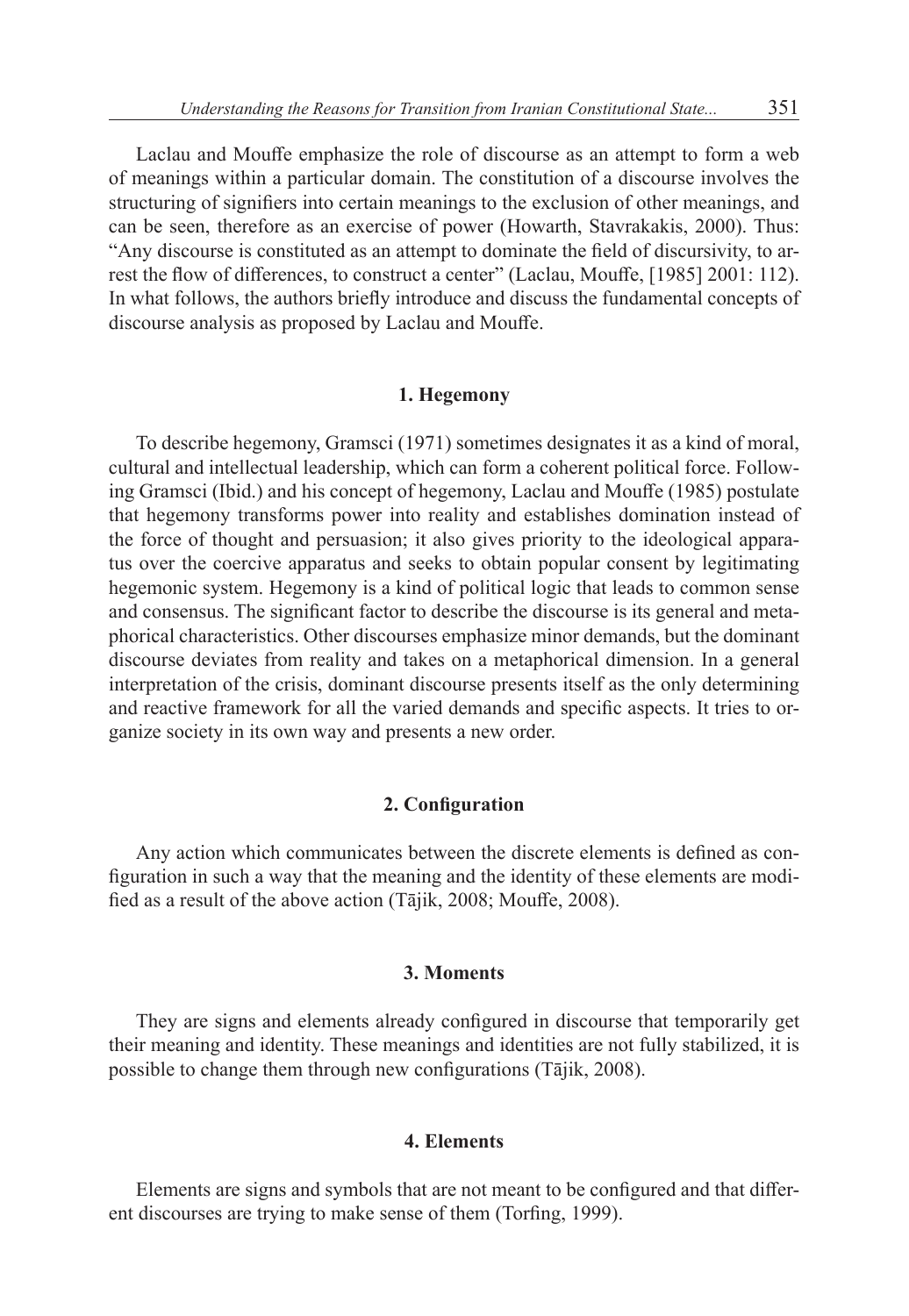# **5. Central signifier**

A sign around which the other signs are arranged and temporarily find their meaning (Ibid.).

## **6. The chain of articulation-equivalence/difference**

In the process of configuration; central signifiers are combined regarding the chain of equivalence. These signs are empty of meaning, which means that they are themselves meaningless. Through the chain of equivalence, they combine with other signs that give them a specific meaning. Then, they encounter with other negative identities that seem threatening to them. The discourses cover all the differences and give them coherence across the chain of equivalence. In the equivalence relation, the elements lose their different characters and meaning and finally the discourse attributes them a meaning (Husseini Zādeh, 2007; Chouliaraki, Fairclough, 1999).

# **7. Antagonism**

In Laclau and Mouffe's theory of discourse, identity is always discursive and consequently unstabilized (Clarke et al., 2009). Antagonism forms identity. Naturally, identity is formed in reaction to another. Therefore, antagonisms are not objective relationships, but they mark boundaries. At this stage, the leaders of discourse try to provide a new and attractive interpretation of reality and ideal society (Tājik, 2008).

### **8. Otherness**

It is impossible to understand the theory of discourse without understanding the concepts of "antithesis" and "otherness." Discourses are formed essentially in contest with each other. Identifying a discourse is just possible through the structure of other discourses. At this point, the dominant discourse moves away from the metaphorical and generalist atmosphere, and tends to respond to the demands and interests of a part of society, and this is where new hostilities and dislocations arise. Otherness and hostility spread. Under the conditions of establishment; many divisions and forces that have formed a discourse become competitors (Kasraei, Pouzesh Shirazi, 2009).

#### **9. Dislocation**

According to Laclau and Mouffe (1985[2005]), the notion of dislocation refers to crisis and events challenged by discourse. Because of their hostility and dependence on the concept of "other", this concept calls into question the fundamental and underlying fragility of discourses. Identities and discourses are always subject to a non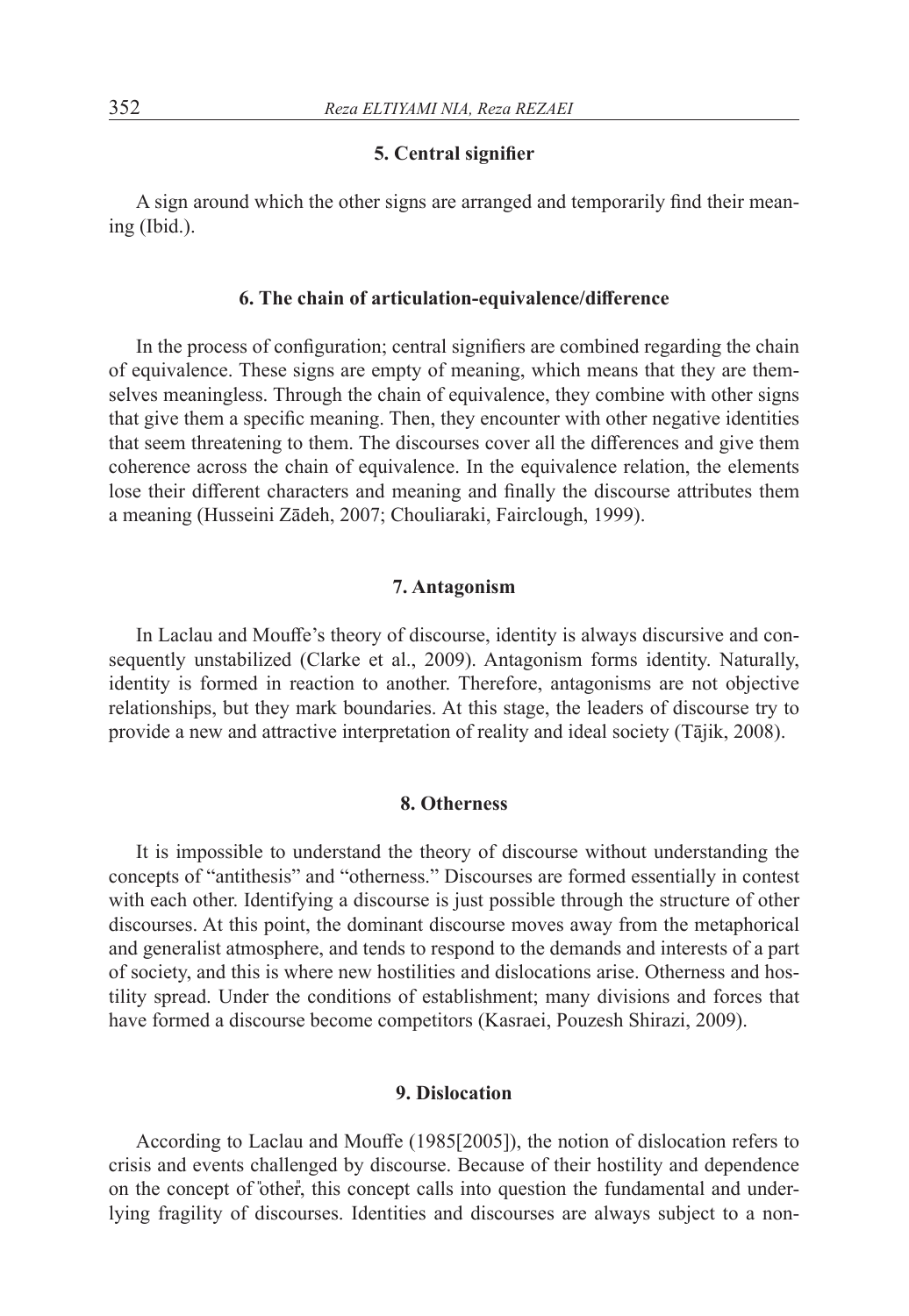intrusive influence. Dislocation is the result of the growing hostility and emergence of plurality and hostility in society, and a sign of the decline of the dominant discourse of hegemony and its inability to interpret reality and absorb social elements. In such circumstances, dislocation surrounds society and tends to disrupt existing order and discourse and leads society to crisis, paving the way to the despair of people and the dispersed social forces surrounding this discourse and the emergence of powerful rivals (Husseini Zādeh, 2007).

# **ANALYSIS: TRANSITION FROM CONSTITUTIONAL STATE TO AUTHORITARIAN STATE IN IRAN**

## **Lack of democratic tradition, culture and instability of states**

A careful examination of the governments in power in Iran shows that the political systems in power has been frequently authoritarian or absolutist. Iranian leaders came from all origins and sources, but there was no difference in the rule of individual and authoritarian will. "Iranian history shows that the leaders, whatever their origins, ultimately turned to individual will and individual power and authoritarian absolutism and refused to share power with others" (Sha'bani, 2006, 181–185). In such a system, the monarchy relied on the power of the king, ultimately leading to despotism, and the authority of the king largely consisted of the ownership of all land, the confiscation of property, the monopoly of privileges and benefits and ownership of people's lives and property. The king's will be the law. People were considered the king's slaves, and the king treated them in every possible way (Kasra'i, 2000).

The king had no stable judiciary system and army, and since there was no law in the country, there was no policy in the strict sense. Overall, despite its strength and weakness, the Iranian government had two basic characteristics: first, it had absolute power so that no other entity outside of government could exist. Second, the institution of government has been sanctified (Zibāklam, 1998). In contrast, from the time of Islam to the Pahlavi dynasty, all of the major dynasties that ruled Iran were tribal in nature. When the central government was weak or decentralized, the tribes of Iran opened the way to autonomy and centrism. Thus, "tribal life and its political culture prevailed over Iran. The laws and ways of life of these tribes influenced the vision of the Iranian people, which made it difficult to understand the social and political context of Iranians" (Fiyouzat, 1996: 30).

Despite the anticipation of constitutional structures in the Constitution, the political, social and pro-constitutional elites lacked the capacity to establish and institutionalize the constitutional pillars. The Political instability, the influence of colonial powers, the inability to form political allies and the extreme weakness of the central state have been the result of this inability. During the period of August 1906 – the creation of the Constitutional Assembly in Iran – until the formation of 1921 Persian coup d'état,<sup>3</sup>

<sup>3</sup> Persian coup d'état, refers to several major events in Persia in 1921, which eventually led to the establishment of the Pahlavi dynasty as the ruling house of the country in 1925.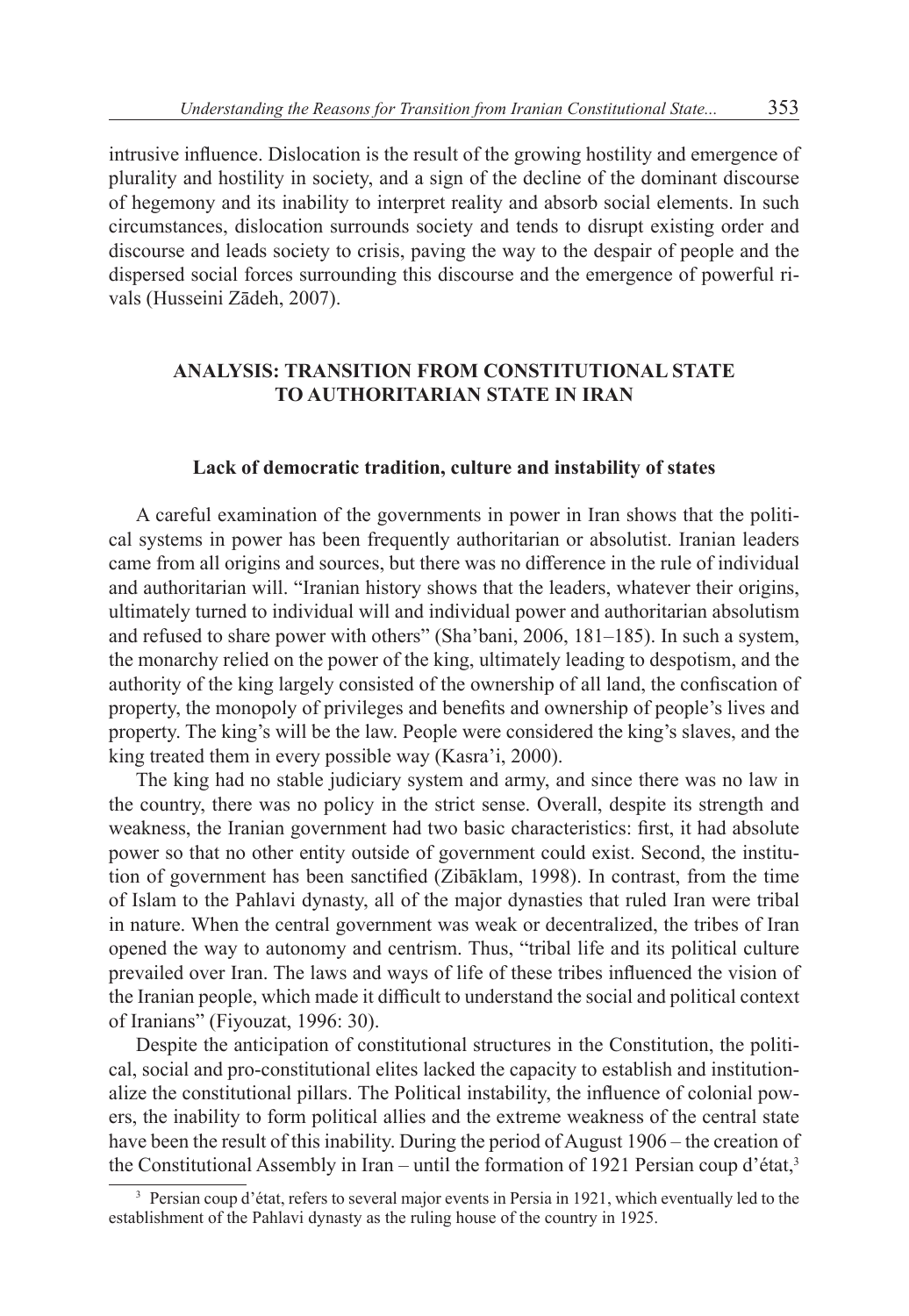fifty-one cabinets were reshuffled. On the one hand, the mass of people and the political elite ignoring the concept and reality of the constitution were the major concerns for the intellectuals and on the other hand, they worried about the catastrophic situation of the country and the danger of the collapse of the nation.

They were convinced that a powerful but dependent – reformist government capable of creating and securing national unity and working for its achievement would replace the constitutional state. After this period, national unity became a discourse between intellectuals and political elites (Rowshanfekr, 2018). At the end of the 1st World War, a group of Iranian constitutional activists, intellectuals and millions of people gathered in Berlin. Nationalism, modernism and the desire for progress, as well as frustration with the constitutional movement were their common concern. The group's description of Iranian society signified their desire for a new discourse: hopes for the constitution were dashed and political chaos took place. The country was under foreigner's occupation. Social classes had old fashioned faces, and only certain social actors seem to be newcomers to think of themselves. The people were poor. Public literacy was widespread. The majority of the Iranian population were tribal and rural, and there was no real knowledge of the West. Iranians believed that Westerners are infidels who constantly think about conspiracy against Iran and its occupation. Women' situation was unpleasant. All the opportunists ranging from bourgeois, European, clerics, nouveaux-riches and conservatives were present at the political scene of the country (Behnām, 2000).

The absence of a democratic tradition coupled with cultural weaknesses, the presence of tribes and their centrifugal powers in line with the intervention of foreign powers put the intense pressure on the state that by the end of World War I constitutional movement lost its authenticity. The country was on the brink of national disintegration and the monarchy has not achieved its objectives. Most people and revolutionaries wanted to abandon the first in favor of the second, in other words, the modernization of the administrative and legislative system.

## **Nomadic communities' uprising**

Nomadic communities were the main obstacles to the formation of national sovereignty and integrity and the failure of the constitutional state in Iran. Such an obstacle remained until the formation of the centralized and modern Pahlavi dynasty. The main reason for the survival of traditional state was the tribal nature of central government. Tensions between the central state and the tribes became apparent when the Pahlavi government was established as a state with no nomadic identity.

The idea of fighting with the tribe and depriving the tribal society of power emerged among intellectuals' elites in the constitutional period. Under Rezā Shah's reign however, treating tribes and nomads as one of the centers of peripheral power was not a sudden and improvised action. The nationalists did not arrive at a common and clear consensus on the tribes and nomads and considered them the symbol of chaos, sufferance and death for people and an obstacle to the unity of the country to solve financial crises and the process of modernization. For this reason, Reza Shāh's policy of no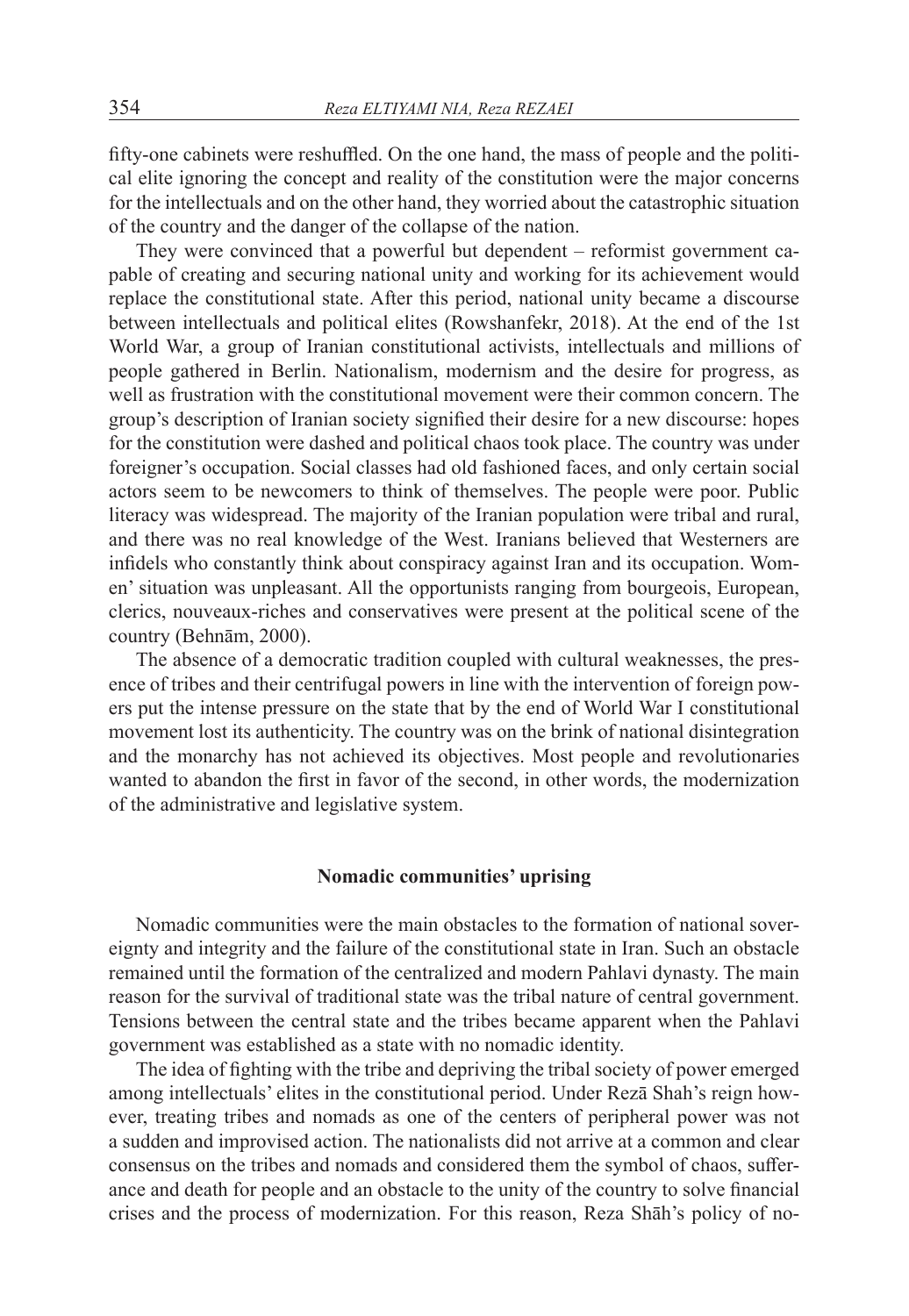mads' sedentarism and systematization has been more attractive to nationalists than any other policy (Cottam, 1992).

Centrifugal movements such as the revolt of Abolqāsem Lahūtī<sup>4</sup> in Azerbaijan and the movement of Mohammad Taghi Khān Pessian<sup>5</sup> in Khorāsan and the autonomous tribal and nomadic areas were major obstacles to national unity in Iran. For this reason, their existence was unbearable for the authoritarian bureaucratic state. The authoritarian state was determined to expand its power in two directions namely the army and bureaucracy throughout the country. To this end, all the obstacles had to be removed. The confrontation of Pahlavi state with Boyer Ahmadi tribes, Kurds, Qashqāeis is important in this case. At the beginning of the 1921 Persian coup d'état, most of Iran's geographic areas were under the domination of tribes, Khāns, and powerful landowners. Fars province was dominated by the Qashqāei and Khāmseh tribes. The Boyer-Ahmadi and Mamasani tribes were dominating northern Fārs province and parts of Khuzestān. Khaz'al bin Jabir bin Merdaw al-Ka'bi, known as Sheikh Khazal,<sup>6</sup> was the uncontested ruler of Khuzestan province and the beaches of the Persian Gulf were dominated by the Dashtestāni and Tangsiri Khāns. Lorestān province itself was made up of several Lor tribes living in a completely autonomous situation on the border with Iraq*. Sardar Mākoei in northwestern Azerbaijan, Sardār Mo'azez Bojnourdi in Khorasan, Kurds of Khorāsān in northeastern Iran, Amir Shaukat al-Molk, the ruler of Ghaināt and Sistān in the southeast Iran.* Ismaeil Aqā Shakāk ruled all parts of Western Urmia up to the Turkish border who received aid from Turkish nationalists, and his uprising was nationalist and pan-Kurdish in nature (Cronin, 1997). In Khorāsan, there were different tribes such as the Hazāras, the Timurids and the Kurds, and most parts of southeastern Iran were under the rule of the Baloch rulers, Bahrām Khān and Doust Mohammad Khān that the latter minted coins as a sign of declaration of sovereignty (Rowshanfekr, 2018).

Such a situation has convinced the people and some clerics and a large number of intellectuals that the only way to progress and create national security and unity is to dismantle the power of the tribes and form an authoritarian Pahlavi government. Invasion of sedentary and rural areas during migration was among the insecurities caused by the nomads. Pahlavi state aimed at modernizing people's life style which was in its turn another factor to sedentarism of nomadic tribes. One of the main goals of authoritarian bureaucratic state was to modernize Iranian society and nomadic-traditional life style has been an obstacle to this end. This process could potentially provide security and reinforce the project of modernization. Autonomous and nomadic regions and their powerful Khāns were the pseudo states hindering the penetration and influence of central state to another regions of the country. In this case, it should be aware of this fact that the necessity to install a strong national state is to put an end to the Khāns'

<sup>4</sup> An Iranian Kurd-Soviet poet and political activist who was active in Iran during the Persian Constitutional Revolution and in Tājikistan in the early Soviet era (1887–1957).

<sup>5</sup> Colonel Mohammad Taqi-Khān Pessiān (1892–1921) was an Iranian gendarme and pilot who formed and lead the short-lived Autonomous Government of Khorāsan. He was killed in a battle with forces sent by Ahmad Qavām, the prime minister at the time.

<sup>6</sup> He was the Ruler of Arabistān, the Sheikh of Mohammerah from the Kasebite clan of the Banu Ka'b, of which he was the Sheikh of Sheikhs, the Overlord of the Mehaisan tribal confederation and the Ruler of the Shatt al-Arab.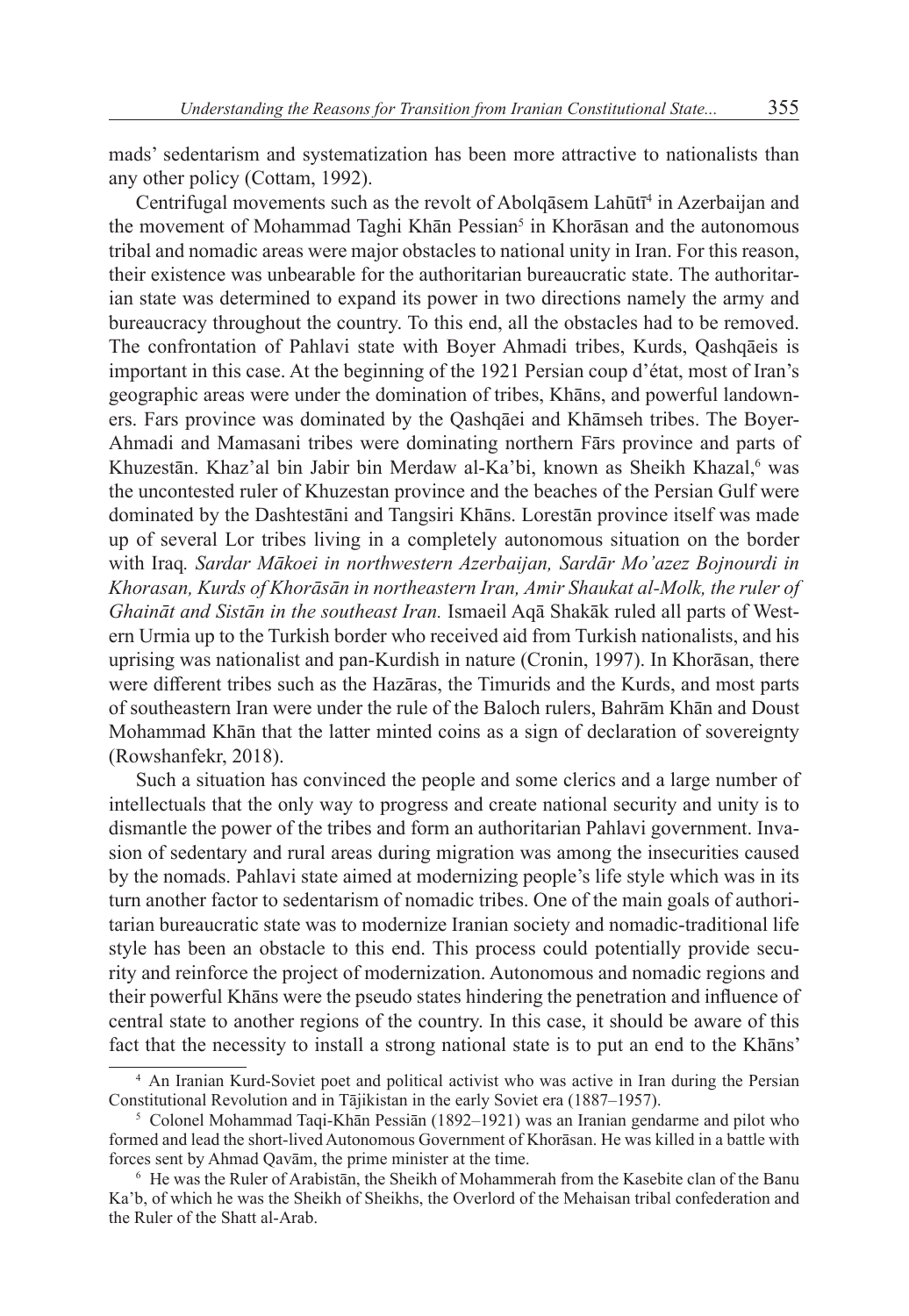power. The Khāns' could never comply with central state and had their own procedures for government to nominate or depose the headmen (Rowshanfekr, 2018).

The nature of the constitutional state and the emphasis on expanding democratic institutions in the absence of a political culture commensurate with democracy and further weakened the state. The crisis in the influence of the constitutional state and its inability to bring about national unity and integration in surrounding regions was largely due to its democratic nature. Among the attributes of national unity in modern governments are the disappearance of tribal identities, prejudices and the creation of a unified identity based on national elements. Such transformation is the result of the nation-building function of the modern state. Modern constitutional state had no such function in Iran, and not only could penetrate peripheral areas (tribes), but also tribes and clans gained more independence in post-constitutional period in Iran. The growing chaos and insecurity within the constitutional state had created such a situation that the general public and even the leaders and elites of society and, above all, the constitutional rulers were so disillusioned with such a state. At the time, "to the people's eyes the word 'constitutional' was equivalent to word for murder and pillage" (Rasoulzādeh, 1998: 185).

In such a situation and due to the inability of the constitutional state to provide security, the idea of good or bad despotism came into mind of many intellectuals and former supporters of constitutionalism and they believed that it is better to have a kind of despotism (Ibid., 189). The chaos and insecurity in the country have led the country's political elites to reduce some of the constitutional values to achieve the most important ones. In order to achieve centrality, security and authoritarianism, they were convinced that it must relinquish freedom and democracy as the important features of the constitution.

# **The evolution of Iran's political and military role in 20th century**

In the early 20th century, Iran's foreign policy was based on balance between Britain and Russia's influence within the political and economic spheres. In 1901, the Iranian state granted the privilege of extracting and refining southern oil reserves to an Australian-British called William Knox Darcy. This privilege created a balance between Russian and British influence so that they could formulate Iran's foreign policy as they considered. For instance, during the constitutional movement in Iran, the British state was the tenant of the liberation movement and the Russians were in favor of maintaining an authoritarian regime. In 1905, constitutionalists, with the help of the British government, forced Mozaffar ad-Din Shāh to sign the constitutional decree, and thus the democratic constitutional state replaced the previous authoritarian state in Iran (Browne, 1918). In 1905 and 1907, as Iran was embroiled in its own internal troubles and revolutions, a significant change suddenly emerged in the policy of the British and Russian states due to the emergence of a powerful states like Germany. In other words, with the emergence of a common enemy that was rapidly expanding its territory, these states ended their old hostilities and enmities and entered a treaty of friendship against the common enemy.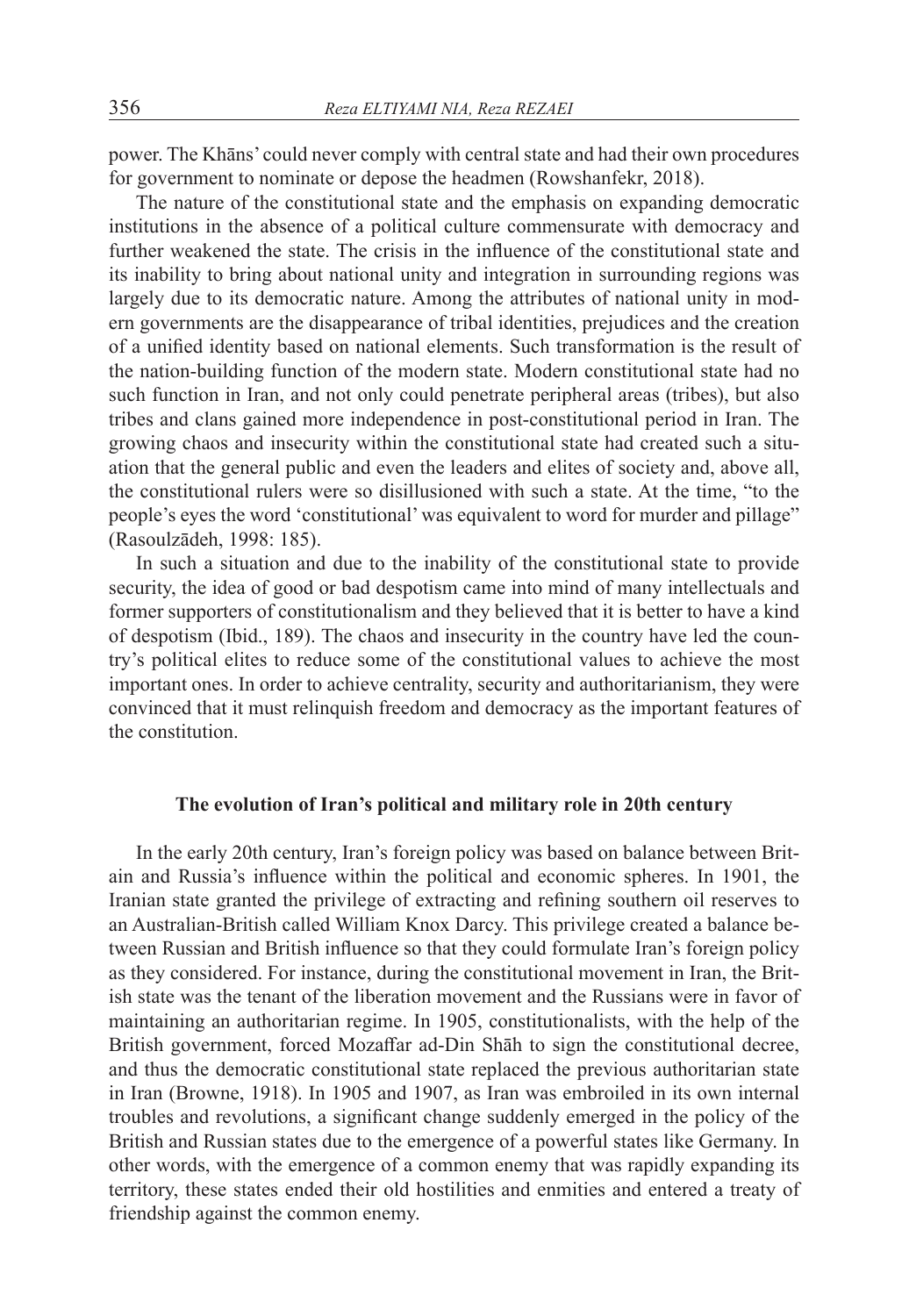This policy change was to the detriment of Iran, and during the famous Anglo-Russian Convention of 1907, the Russian and British states, while ensuring the preservation of the territorial integrity and political independence of Iran, divided Iran into two spheres of influence and a neutral zone. The British state and its allies have promised that they would never abuse the commercial or political privileges in the region dominated by Russia. However, at the time, Iranian state officials were not aware of the existence of such a division even after the signing the agreement. Subsequent protests left unanswered, and the so-called agreement formalized the interference of foreign states in Iran's internal affairs. In 1908, for example, the Russian state clearly supported the despotism of Mohammad Ali Shāh and overthrew Iran's new constitutional state. With the dissolution of the National Assembly in 1908, the fires of civil wars were kindled across Iran. First, the uprisings started in Tabriz, then were expanded to Rasht and other cities. At that time, the Russian state cracked down on the freedom fighters by occupying Tabriz and Rasht, but this action of Russians sparked a sense of pride and nationality in other cities of Iran, and the Bakhtiāri tribes immediately formed a national army with the help of Armenians, Caucasians and a number of local inhabitants. After much effort, and finally in 1909, they succeeded in conquering Tehran and re-establishing a constitutional state (Nāzem, 1954). The second major Russian state intervention, which inhibited Iran's economic development and consequently Iran's political development failure, took place in 1911, when the Iranian constitutional state invited an American expert named William Shuster to arrange Iran's finances and resolve Iran's financial and economic crisis. Given Iran's political situation, Shuster's first goal was to form a national army to restore order and collect taxes. To this end, Schuster entrusted the training of the gendarmerie to a British officer.

At the time, the formation of an independent army being independent of the influence of foreign states was impossible since it would strengthen the central government of Iran and was against the interests of foreign powers. Therefore, the Russian ambassador in Tehran called for Shuster's removal from the Iranian state within 48 hours. The British minister of foreign affairs launched a speech in the House of Commons that according to the 1907 Treaty, the British state should prevent a British operation in the region dominated by Russians, to say in northern Iran and Tehran. Under the pressures of the Russians, Shuster was obliged to leave Iran and once again the constitutional state failed to pursue its goals and aspirations, and the modernization process was severely damaged.

Therefore, in 1914, Russia and Britain decided to prevent the expansion of German influence in the Caucasus on the one hand and in the Persian Gulf on the other hand. Therefore, they attacked Iran from the north and the south. During World War II, Allied forces ignored Iran's neutrality and occupied Iran on August 25, 1941 (Mir Heidar, 2011). This event had devastating effects on Iran's internal affairs. Inflation and the cost of living were direct consequences of the Allied presence in Iran. Transport was available to the Allies: there were many currency problems and government exports were cut off, and internal riots and the formation of separatist movements in Azerbaijan and Kurdistan were a direct result of Russian military occupation. Under such circumstances, political development and nation-building efforts in Iran encountered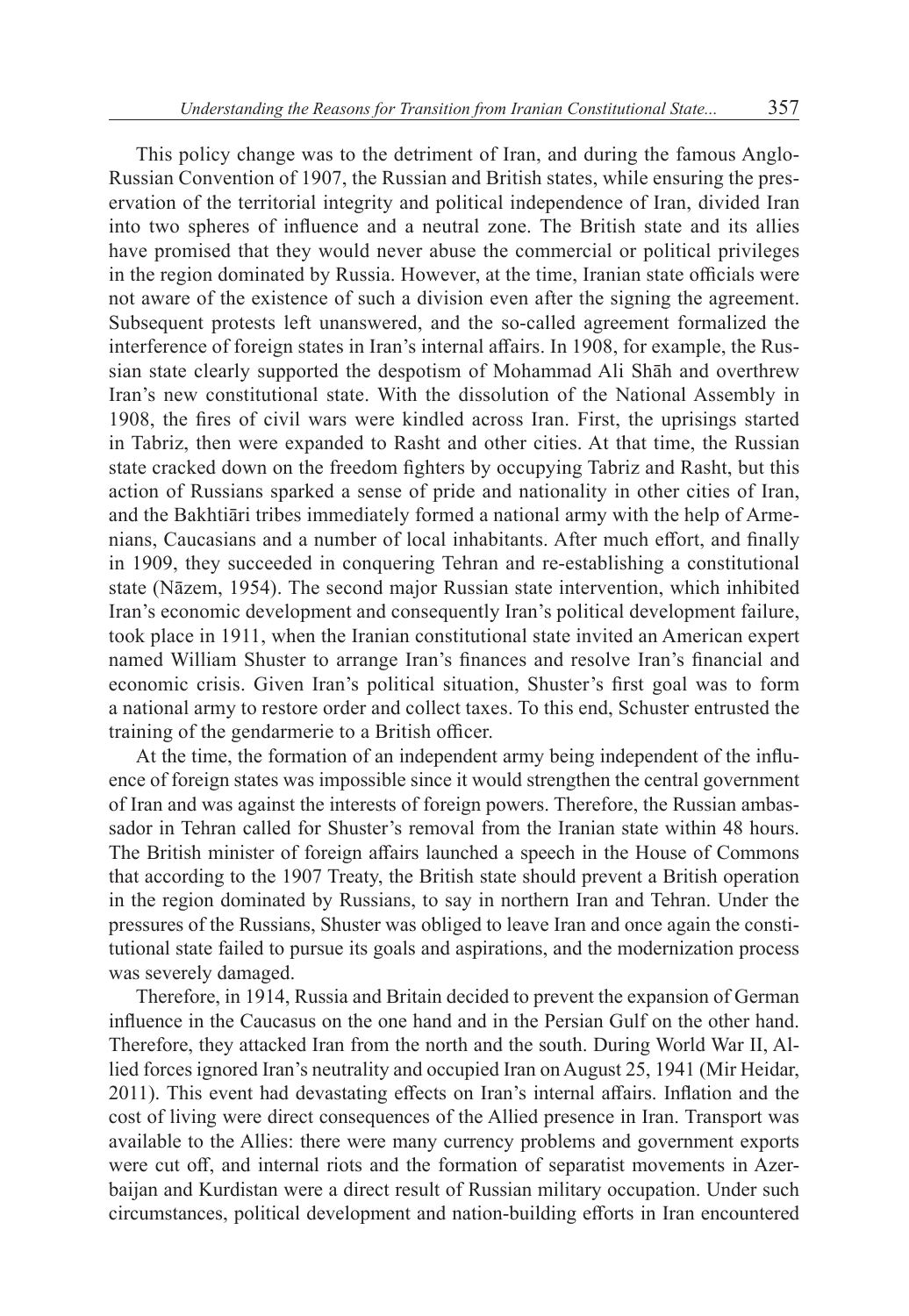with diverse barriers. Iran's strategic position close to Russia forced the Allies to make such a decision, namely the military occupation of Iran. During World Wars I and II, Iran's geographic location and its geostrategic role was the main reason for the forces and the powers involved to violate Iran's neutrality.

During World War II, the occupation of Iran played an important role to shift the balance of power in favor of the Allies and their victory, and Iran has been called the "Bridge of Victory." From the time of the constitutional state until the end of the 2nd Pahlavi, imbalanced and heterogeneous national composition, imbalances in minority participation, inadequate communication systems, geographic and spatial injustices were the other fixed and variable forces influencing national divergence and the major obstacles for national development and social solidarity.

## **Crisis expansion and unrest in society**

At this point all the forces and signifiers of the dominant discourse (constitutional state) began to dissolute, and remained unable to explain and interpret reality and failed to organize the social world and led to the emergence of powerful rivals. It is worth mentioning to note that various national, regional and international factors paved the way for 1921 Persian coup d'état and the eventual formation of an authoritarian bureaucratic state. By taking into account the internal factors, the constitutional state encountered with several crises that the most important among them was the weakness of the central state and subsequently the existence of local and tribal autonomy. Apart from the devastation caused by World War I and the severe economic and social crises and insecurity in the country, the situation of constitutional state even for the leaders of the Constitutional revolution were frustrating. According to Tabari (1978) the search for Iran's savior had become a common slogan among various segments of the population. Their hopes for the national rulers and the effectiveness of the constitutional system had turned to despair, and they sought the easiest remedy for the pain in the emergence of Naderi (Nāder Shāh) (Ibid.).

Although Russian Revolution (1917) prevented the complete destruction of Iranian independence, but due to the absence of the central state and the power void in the region, it paved the way for growing British influence and consequently changed their policy towards Iran. Conflicts between the state and national movements (such as Gilan and Azerbaijan) and foreign powers such as Russia, Britain, the Ottomans and Germany) hindered one of these powers from acquiring complete supremacy in Iran. But each could dissuade the other from his intentions. Under such circumstances, many Iranians demanded a government powerful enough to create concentration, effective governance, and to implement reforms (Ghani, 2000).

The liberal theorists and modernists of the Constitutional Revolution, who were influenced by liberal democratic ideas and escaped the concentration of power and sought the separation of powers, hoped to advance the project of modernization of the state and the society through the constitutional revolution to the supporters of the 1921 Persian coup d'état in Iran. They demanded the concentration of power to witness the formation of an authoritarian bureaucratic state. They were no longer inter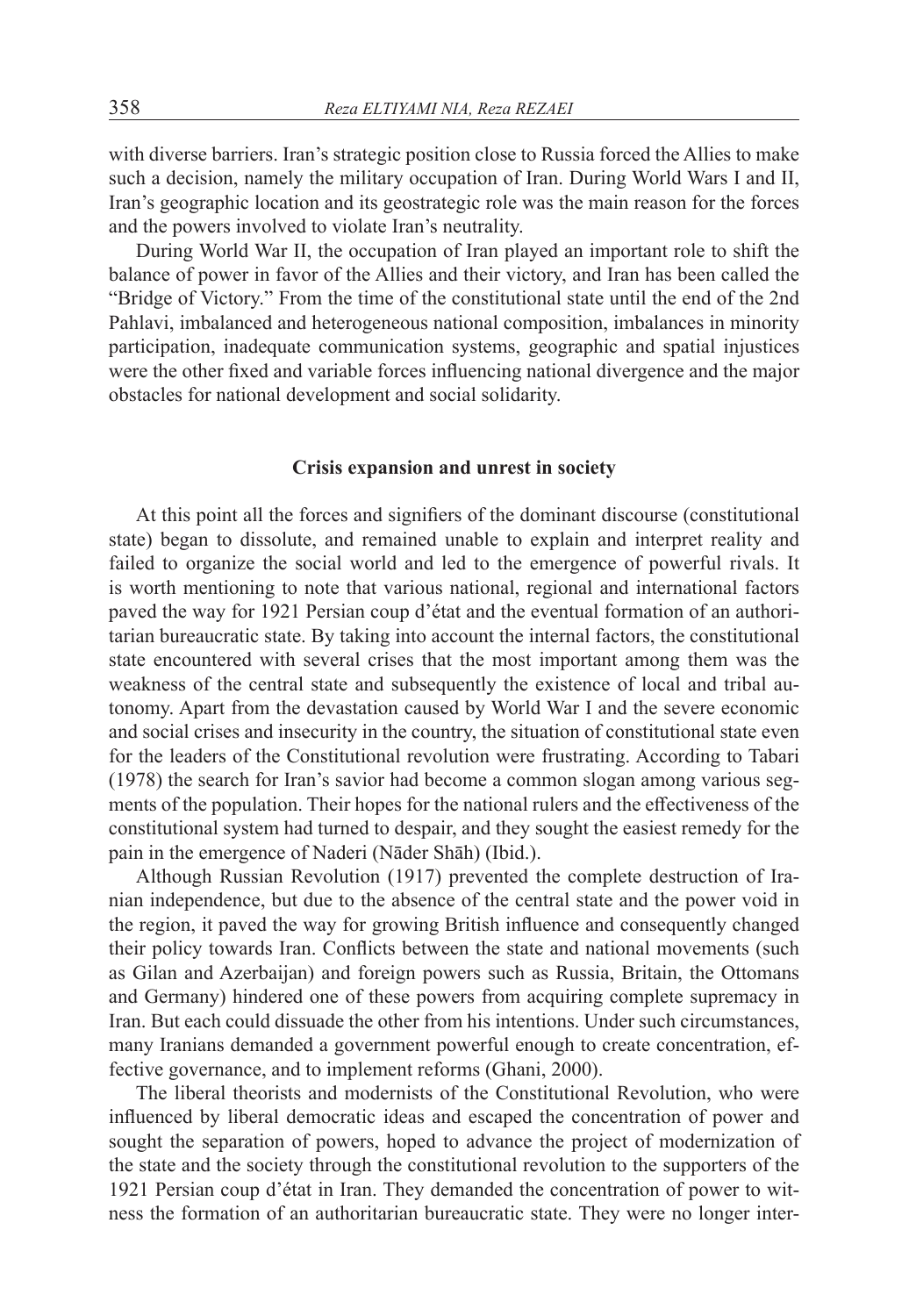ested in freedom and democracy and wanted to provide security for development and modernity (Behnām, 2000). The clerics also wanted to end the unrest of the time and maintain the sanctity of Islam and Muslims in line with the merchants who also sought to security in order to continue their business (Bahār, 1984). In one of its editorial articles, Kāveh<sup>7</sup> Magazine criticizes the frequent change of cabinet: "Every rebel and insurgence at every corner of the country lasts as long as the ministry of several cabinets." The rebellion and insurrection have spread throughout the country and it is not possible to subdue these insurgents and ensure the security of the provinces except with army, artillery and force (Kāveh, 1960).

According to the authors, the presence of a wise and capable Iranian leader who recognized the real needs of the nation and knew how to respond to them was absolutely vital at that time. Thus, after a fifteen-years of chaos caused by the Constitutional Revolution, most social forces gathered around the discourse of the Constitutional Revolution, and the nationalist discourse of the bureaucratic authoritarian state sought to absorb the dispersed forces of the constitutional discourse. The new discourse of the authoritarian bureaucratic state (Pahlavi I) attempted to create an authoritarian state to provide security and thus the cycle of tyranny-chaos repeated. Therefore, due to the unstable conditions in the country and the serious divergence in Iran, most people and intellectuals were convinced that a powerful but reformist state like the authoritarian Pahlavi I state being capable of establishing national unity and security would replace the constitutional state. Therefore, national unity and security became the discourse of the intellectuals and political elites of the time.

#### **CONCLUSION**

To sum up, the constitutional movement and discourse did not implement the process of integrating the political and administrative fields. The political power of the central state was lost by the revolt and obstinacy of the Khāns and centrifugal movements in whole parts of the country, including the tribal and nomadic areas. The spread of administrative influence and bureaucracy were never established in all regions of Iran. Besides the lack of integration of the political and administrative spheres to achieve national unity, the development of communication, as the most important tools of national unity, was not the focus of special attention. Another factor behind the collapse of constitutional discourse has been the lack of attention to the expansion of the road network and the development of education in all regions of the country in order to achieve national unity.

Accordingly, and because of the lack of focus on political power and bureaucracy, constitutional discourse could not bring about the dramatic changes in education as it could play a very effective role in creating national solidarity. Economic and social

 $\frac{7}{1}$  The Persian-speaking exile periodical Kāveh was founded in 1916 by the Intelligence Agency for the Orient (Nachrichtenstelle für den Orient-NfdO) of the Federal Foreign Office in Berlin. It was published twice a month between 1916 and 1922 by Seyyed Hasan Taghizadeh (1878–1970), who also wrote articles for the journal Ayandeh from 1925–1928, and Seyyed Mohammad Ali Jamālzadeh (1892–1997). The title refers to an Iranian mythical hero: Kāveh, a smith from Isfahan.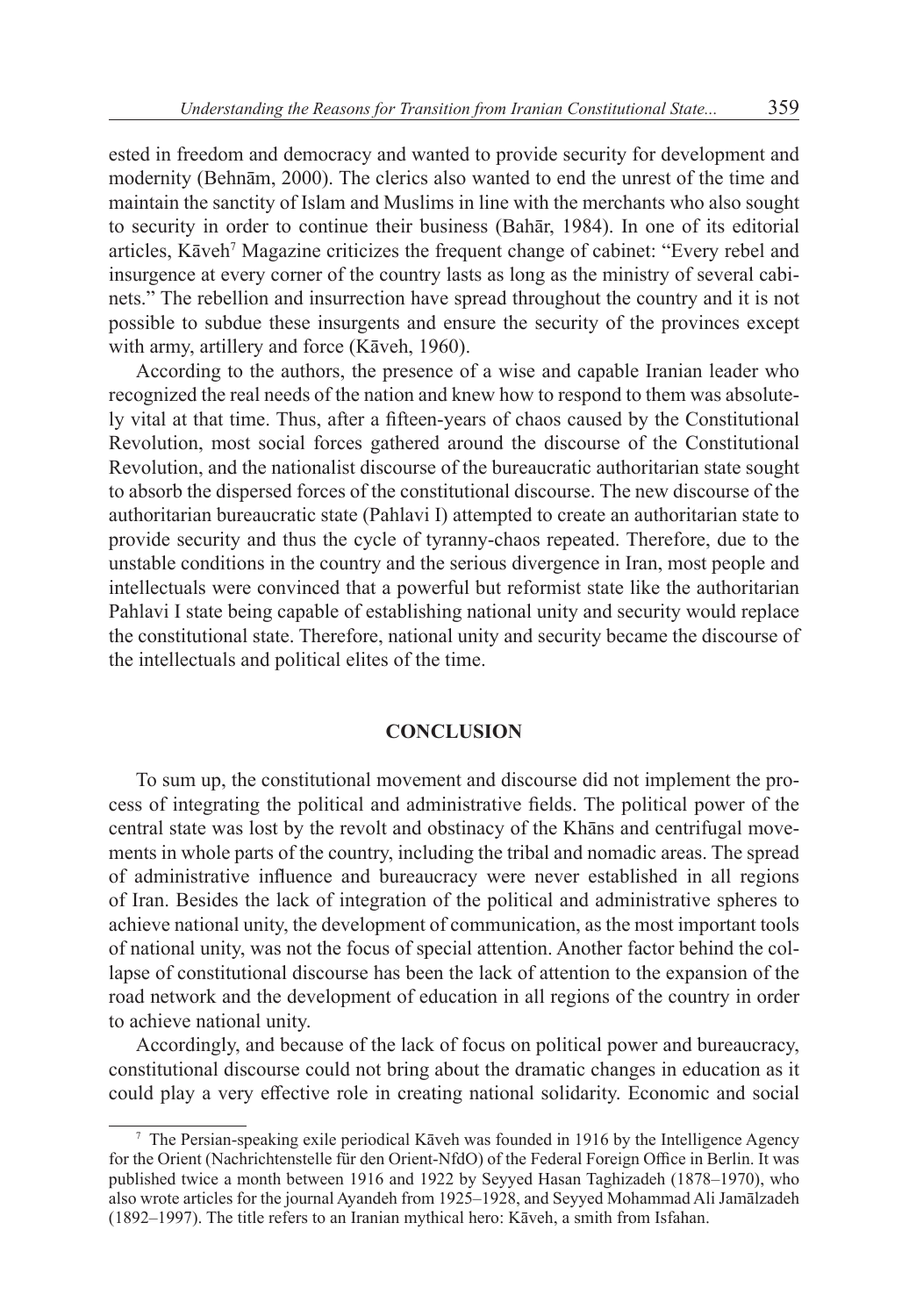modernization, the celebration of the Ferdowsi millennium, the choice of Solar Hijri year as the basis of the official calendar, the use of the name of Iran, the fight against any heterogeneous sign could be continued in the direction of unity and national solidarity. For this reason, the national unity discourse was not formed, but the Pahlavi government used the same national unity discourse to install an authoritarian bureaucratic state. One of the goals and missions of the Constitutional Revolution was to overcome obstacles to nation building in Iran. This mission like another ones ended in failure in constitutional revolution and even after this period the nation-building project encountered with diverse barriers which includes: the powerful presence of tribal and nomadic centers in different parts of the country and their constant clashes with the central government and urban regions, ethno-linguistic, cultural and religious dispersion and finally the absence of a common and national language inside the frontiers of country to promote educational, economic, political and cultural infrastructures. The necessity to find the components of national identity has led intellectuals to highlight important concepts such as government, nation and country.

In this situation, the Persian language, as the most important feature of Iranian nationality has been the focus of attention among nationalist intellectuals which due its precious heritage, could tie the past with the future and continue to offer the possibility of its dynamicity and mobility. The development of nationalist ideas, which later emerged as the theoretical and practical foundations of the Pahlavi's government ideology, was largely under the influence of Kāveh Ayandeh, Irānshahr and Farangistān Magazines writers' thoughts. This prospect, along with the intersecting interests of neighboring governments and foreign powers, the lack of internal trade and economic interactions, the existence of cultural and religious inconsistencies, and the long-term presence of supra-regional powers, have added to the complexity of the political situation around Iran. Such a situation has increased the potential for conflict and reduced Iran's long-term security, and has been a serious obstacle to install the stable nationstate and to deepen the lasting security in the Middle East.

Despite all these changes, Iran still retains the importance of its geographic location. It must maintain this idea and take this special position into account in its foreign policy with neighboring and non-neighboring countries. The balance between foreign forces has always been in the interest of Iran's independence and territorial integrity, and in the current situation, the adoption of a positive neutral policy falls within the scope of the Iranian state. The extreme external threats, the lack of religious or cultural support in the current situation, the long and uncontrollable borders and the internal ethno-linguistic heterogeneity and their external links are four major factors which dominate the space and the strategic environment of Iran and reflect the country's position at the international and regional level. In this research, the authors conclude that the dominance of mutual hostility between Iran and the United States and its impact on increasing foreign threats and its combination with more stable sources of conflict and tension with neighbors, the domination of questionable relations between Iran and Turkey, Iran and Japan, the unresolved problems of Iran-Iraq war, the continuation of territorial and border disputes with its neighbors, terrorism and drug trafficking are major challenges for Iran's national security and a major obstacle to democracy and state-building in Iran.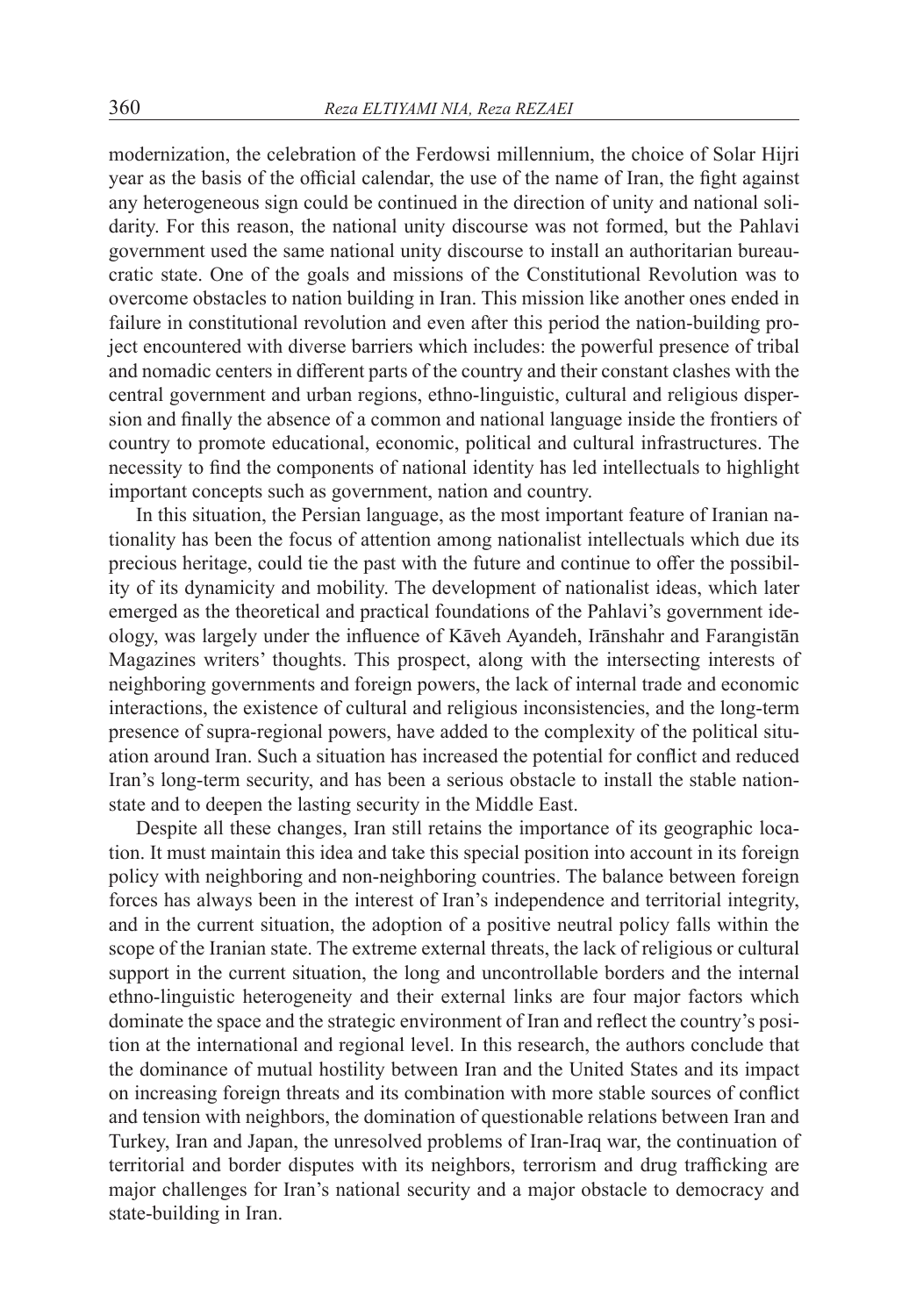#### **REFERENCES**

Adamiyat F. (2008), *The Ideology of Iran's Constitutional Movement*, Vol. 1, Gostareh.

- Ahmadi H. (2011), *Ethnicity and ethnocentrism in Iran*, Ney.
- Andersen N. A. (2003), *Discourse Analytical Strategies: Foucault, Koselleck, Laclau, Luhmann*, Policy Press.
- Bahār M. (1984), *A Brief History of Political Parties of Iran*, 1st edition, Vol. 1, Amirkabir.
- Behnām J. (2000), *Iranian Intellectuals in Berlin*, 1st edition, Forouzān.
- Browne E. G. (1918), *The Persian Constitutional movement*, British Academy.
- Chouliaraki L., Fairclough N. (1999), *Discourse in Late Modernity: Rethinking Critical Discourse Analysis*, Edinburgh University Press.
- Clarke C. Brown A., Hailey V. (2009), *Working Identities? Antagonistic Discursive Resources and Managerial Identity*, "Human relations", 62 (3): 323–352.

Cottom R. (1992), *Nationalism in Iran*, Translated into Persian by: Ahmad Taddayon, Kavir.

- Cronin S., Cronin D., Cronin S. M. (1997), *The Army and Creation of the Pahlavi State in Iran*, 1921–26, IB Tauris.
- Fiyouzat E. (1996), *State in Pahlavi Period*, 1st edition, Chapakhsh.
- Gellner E. (1983), *Nations and Nationalism*, Basil Blackwell.
- Ghani C., Ghanī S. (2000), *Iran and the Rise of Rezā Shāh: From Qājār Collapse to Pahlavi Power*, IB Tauris.
- Gramsci A., Hoare Q. (1971), *Selections from the Prison Notebooks*, Lawrence and Wishart.
- Hāeri A. (2001), *Shi'ism and Constitution in Iran and the Role of Iranians in Iraq*, Amirkabir.
- Hāfez Nia M. (2002), *Geopolitics of Iran*, SAMT.
- Howarth D., Stavrakakis Y. (2000), *Introducing Discourse Theory and Political Analysis*, in: *Discourse theory and political analysis: identities, hegemonies and social change*, (eds.) D. Howarth, A. Norval, Y. Stavrakakis, Manchester University Press, Manchester–New York: 1–24.
- Husseini S. (1994), *Some Unknown Hints on Iran's Contemporary History*, 1st edition, Navid-e-No, Shirāz.
- Husseini Zādeh M. A. (2007), *Political Islam in Iran*, Mofid University Press.
- Karimi Pour Y. (1992), *Geo-politic Analysis of Critical Areas in Sistan and Baluchestan. Doctoral dissertation*, Tarbiat Modares University.
- Karimi Pour Y. (2000), *Iran and Neighbors*, University Press.
- Kasraei M. (2000), *The Challenge of Tradition and Modernity*, 1st edition, Markaz.
- Kasraei M. S., Pouzesh Shirazi A. (2009), *Laclau and Mouffe's Discourse Theory as an Effective Tool for Understanding and Explaining Political Phenomenon*, "Journal of Politics": 339–360.
- Kāveh Magazine (1960): 1.
- Laclau E., Mouffe C. (1985), *Hegemony and Socialist Strategy: Towards a Radical Democratic Politics*, Verso.
- Maki H. (2001), *Twenty Years of Iran's History*, 6th edition, Vol. 3–4, Elmi.
- Mirheidar D. (2011), *Five Decades of Developments in Thought and Geo-political Issue*, Papli.
- Mouffe C. (2008), *Critique as counter-hegemonic intervention. Transversal multilingual web journal*, http://eipcp.net/transversal/0808/mouffe/en/print (20 Jan 2013).
- Nāzem H. (1954), *Russia and Great Britain in Iran (1900–1914)*, Columbia University.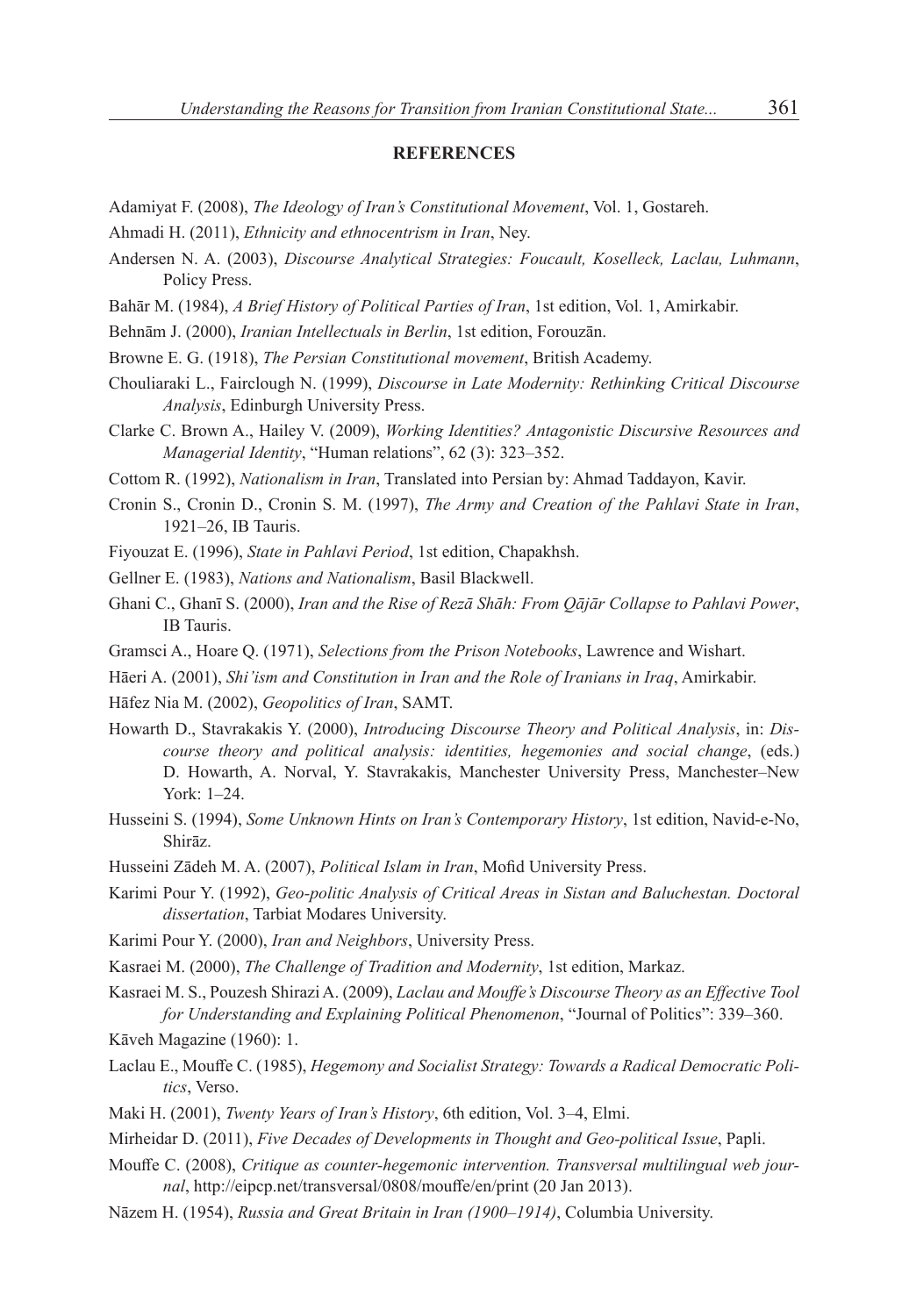- Rahbari M. (2009), *Constitutional Revolution: Religious renaissance in Iran*, "Research in Political Science", No. 1: 105–134.
- Rasoulzādeh M. A. (1998), *Reports from Iranian Constitutional Revolution*, Translated into Persian by: Rahim Raeis Nia, 1st edition, Shirāzeh.
- Rowshanfekr M. (2018), *Modernity and Tribal Society of Boyer-Ahmad in Pahlavi Period*, 1st edition, Movarekhān.

Sha'bāni R. (2006), *Social History of Iran: the Basics*, Qomes.

Tabari E. (1978), *Iranian Society in Rezā Shāh's Period*, Ferdows.

- Tājik M. (2008), *The Analysis of the Ninth Period of Iran Presidential Election*, "Journal of Humanities", No. 61: 75–95.
- Torfing J. (1999), *New Theories of Discourse*, Laclau, Mouffe and Źiźek, Blackwell.

Zibākalām S. (1998), *Tradition and Modernity*, Rowzaneh.

#### **ABSTRACT**

Throughout the history, the formation of the constitutional state has been the first experience of the modern state in Iran. The change in power relations and the restriction of authoritarian power were among the most important issues of constitutional state. The current study aims at investigating the reasons for transition from Constitutional state to an authoritarian bureaucratic state by adopting Laclau and Mouffe's framework to political discourse analysis. Research methodology is descriptive-analytical conducted by library–based data. The results showed that the constitutional revolution transformed the power structure and traditional state, but the constitutional revolution failed to create a new order. Despite legal provisions such as the formation of the parliamentary system and the constitution, the constitutional state was unable to exercise its legal power. The co-existence of traditional and reactionary components such as the Khānins, tribal leaders, tribal populations and owners in line with modern elements, intellectuals and the heterogeneity of the ruling political elites made the constitutional revolution incapable of producing profound politico-social changes. As a result, a number of internal and external factors such as financial crisis, tribal power, the imperialist treaty of 1907,disillusionment of political elites, the formation of centrifugal forces, insecurity and global chaos and development of neighboring countries, diversity of ideological in line with geopolitical points of view have been the most important factors in the transition to the authoritarian bureaucratic state of Pahlavi and the failure of the nation – building process and the collapse of politicoconstitutional system in Iran.

**Keywords:** nation-building, constitutional state, authoritarian state, discourse analysis, Laclau & Mouffe

# **ZROZUMIENIE POWODÓW PRZEJŚCIA Z IRAŃSKIEGO PAŃSTWA KONSTYTUCYJNEGO DO PAŃSTWA AUTORYTYCZNEGO: ANALIZA W RAMACH TEORII DYSKURSU LACLAU I MOUFFE'A**

# **STRESZCZENIE**

Na przestrzeni dziejów tworzenie państwa konstytucyjnego było pierwszym doświadczeniem nowoczesnego państwa w Iranie. Zmiana stosunków władzy i ograniczenie władzy auto-